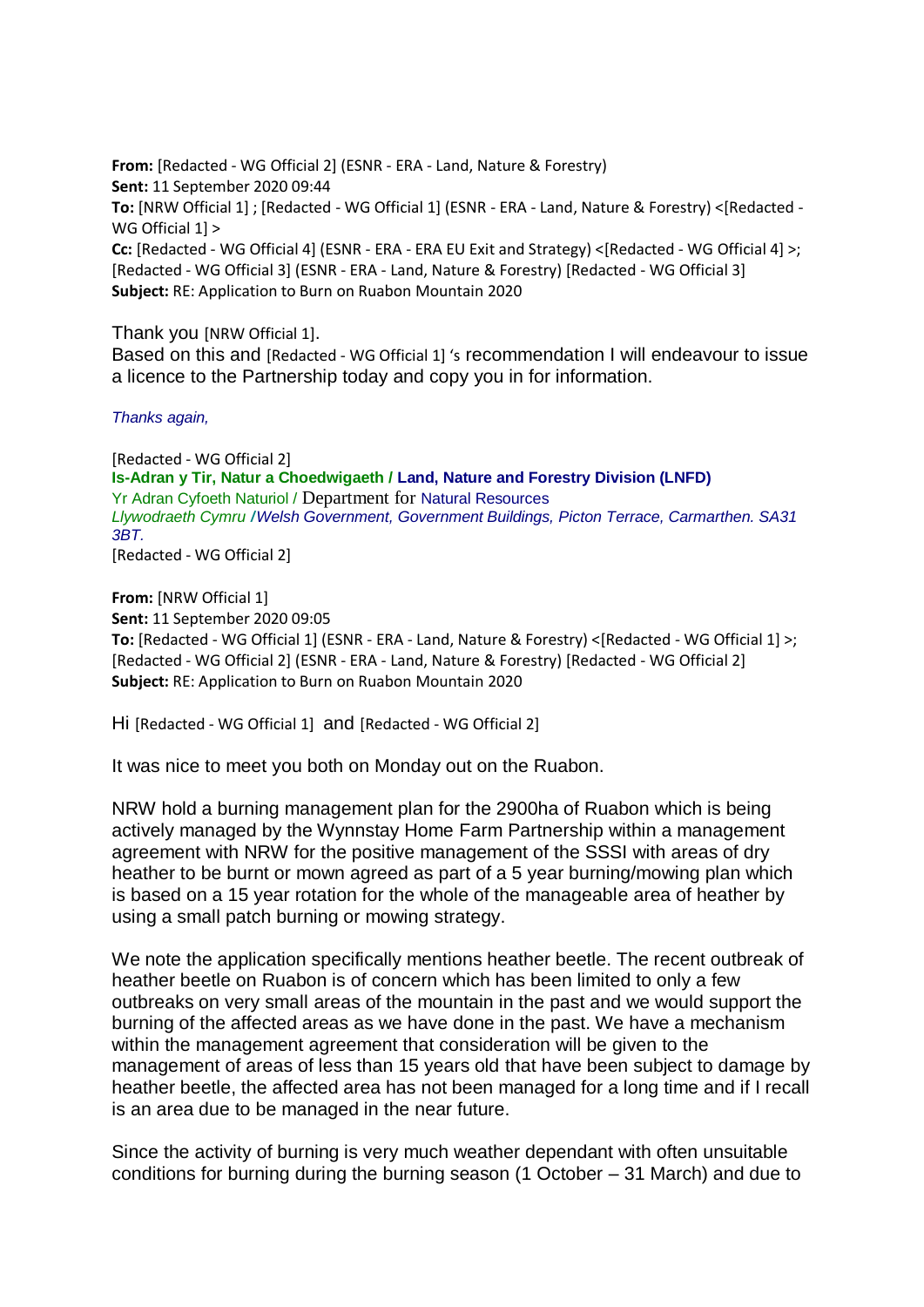the recent large outbreak of heather beetle in a new area in this instance we would support the application to burn in September to allow sufficient time to accommodate the additional management required to burn this area and keep on top of the ongoing management of the heath on Ruabon.

Kind Regards

[NRW Official 1]

[NRW Official 1] Cyfoeth Naturiol Cymru / Natural Resources Wales Swyddfa Bwcle / Buckley Office

Siaradwr Cymraeg [www.cyfoethnaturiol.cymru](https://eur01.safelinks.protection.outlook.com/?url=http%3A%2F%2Fwww.cyfoethnaturiol.cymru%2F%3Flang%3Dcy&data=02%7C01%7CGareth.Davies3%40gov.wales%7Cf732537e631a4af9af1508d856297155%7Ca2cc36c592804ae78887d06dab89216b%7C0%7C0%7C637354083285514879&sdata=qswDWO%2BQWkyiIF%2Bw%2BdID9T8r5cA7Rn0YkcKLcOXP9p0%3D&reserved=0) / [www.naturalresources.wales](https://eur01.safelinks.protection.outlook.com/?url=https%3A%2F%2Fwww.naturalresources.wales%2F%3Flang%3Den&data=02%7C01%7CGareth.Davies3%40gov.wales%7Cf732537e631a4af9af1508d856297155%7Ca2cc36c592804ae78887d06dab89216b%7C0%7C0%7C637354083285524846&sdata=SCLHykTMkuegrPsvzpX5jr6RXJFAkUKjZx%2FDXNnIqNw%3D&reserved=0)

## **Yn falch o arwain y ffordd at ddyfodol gwell i Gymru trwy reoli'r amgylchedd ac adnoddau naturiol yn gynaliadwy.**

**Proud to be leading the way to a better future for Wales by managing the environment and natural resources sustainably.** 



Croesewir gohebiaeth yn y Gymraeg a'r Saesneg / Correspondence welcomed in both Welsh and English.

Ffoniwch ni ar **03000 65 3000** (24-awr) i roi gwybod am ddigwyddiadau amgylcheddol / Call us on **03000 65 3000** (24-hour) to report environmental incidents

**From:** [Redacted - WG Official 1] <[Redacted - WG Official 1] > **Sent:** 08 September 2020 14:51 **To:** [Redacted - WG Official 2]; [NRW Official 1] **Subject:** RE: Application to Burn on Ruabon Mountain 2020

*Hi* [NRW Official 1] *– nice to meet you yesterday. I felt it was important for* [Redacted - WG Official 2]*, as WG responsible officer for H & GB Regs, to get a handle on the particular issues on Ruabon Mountain, particularly the heather growth rate.* 

*As we discussed could you confirm that NRW hold the Burning Management Plan for the hill and what NRW's position is regarding supporting this licence application? Many thanks Kind Regards* [Redacted - WG Official 1]

[Redacted - WG Official 1] *Plant Health & Environmental Protection Branch (PHEPB) Land, Nature & Forestry Division (LNFD) Welsh Government Government Buildings Picton Terrace*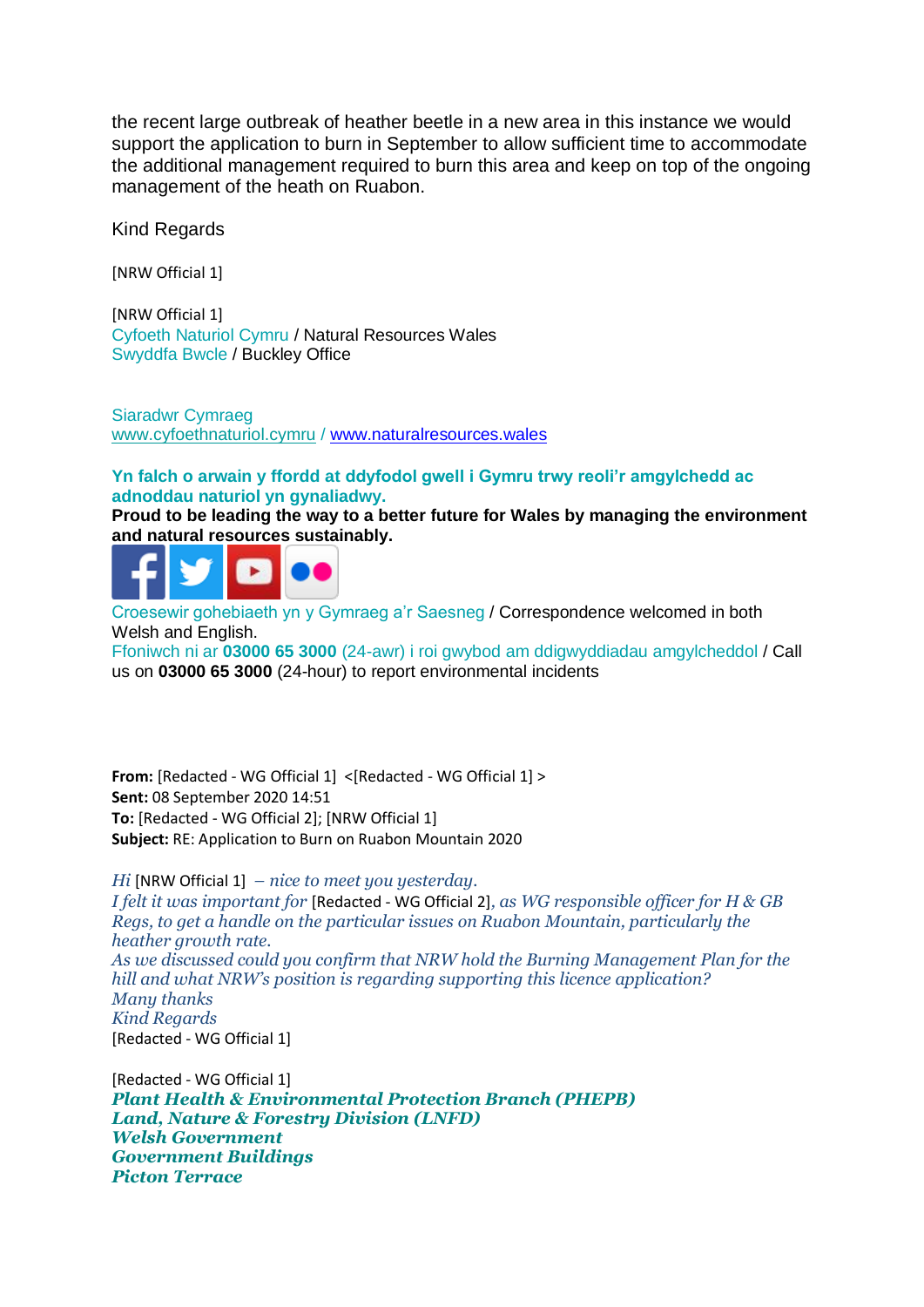*Carmarthen SA31 3BT* [Redacted - WG Official 1] *Normal working days Mon, Tues, Thurs.*

**From:** [Redacted - WG Official 2] (ESNR - ERA - Land, Nature & Forestry) [Redacted - WG Official 2] **Sent:** 07 September 2020 22:06 **To:** [NRW Official 1] **Cc:** [Redacted - WG Official 1] (ESNR - ERA - Land, Nature & Forestry) <[Redacted - WG Official 1] > **Subject:** FW: Application to Burn on Ruabon Mountain 2020 **Importance:** High

Hi [NRW Official 1] Nice to meet you today. A good, constructive meeting I felt with some important management issues raised. Just forwarding background info as agreed.

Many thanks and I look forward to hearing from you soon,

[Redacted - WG Official 2].

**From:** [Redacted - WG Official 2] **Sent:** 19 August 2020 11:59 **To:** [Redacted - NRW Official 2] **Cc:** [Redacted - WG Official 1] (ESNR - ERA - Land, Nature & Forestry) <[Redacted - WG Official 1] >; [Redacted - NRW Official 3]; [Redacted - NRW Official 4] **Subject:** RE: Application to Burn on Ruabon Mountain 2020 **Importance:** High

Good morning [Redacted - NRW Official 2]

Thanks for getting in touch. I attach a copy of the application received from Mr Paton for information. This is consistent with the last application received for 2016. There is no detail on the specific location of the intended burns, however this can be clarified through a visit and amendment to the site's burning management plan if deemed appropriate.

We intended to visit on Tuesday 1<sup>st</sup> September. Would you or another officer be available to accompany us on that date? Obviously NRW will need to approve any burning management proposals as well. If so I will contact [Redacted: Agent] to confirm arrangements with the likely meeting point being the Mountain Lodge.

Thanks again,

[Redacted - WG Official 2] **Is-Adran y Tir, Natur a Choedwigaeth / Land, Nature and Forestry Division (LNFD)** Yr Adran Cyfoeth Naturiol / Department for Natural Resources *Llywodraeth Cymru* **/***Welsh Government, Government Buildings, Picton Terrace, Carmarthen. SA31 3BT.* [Redacted - WG Official 2]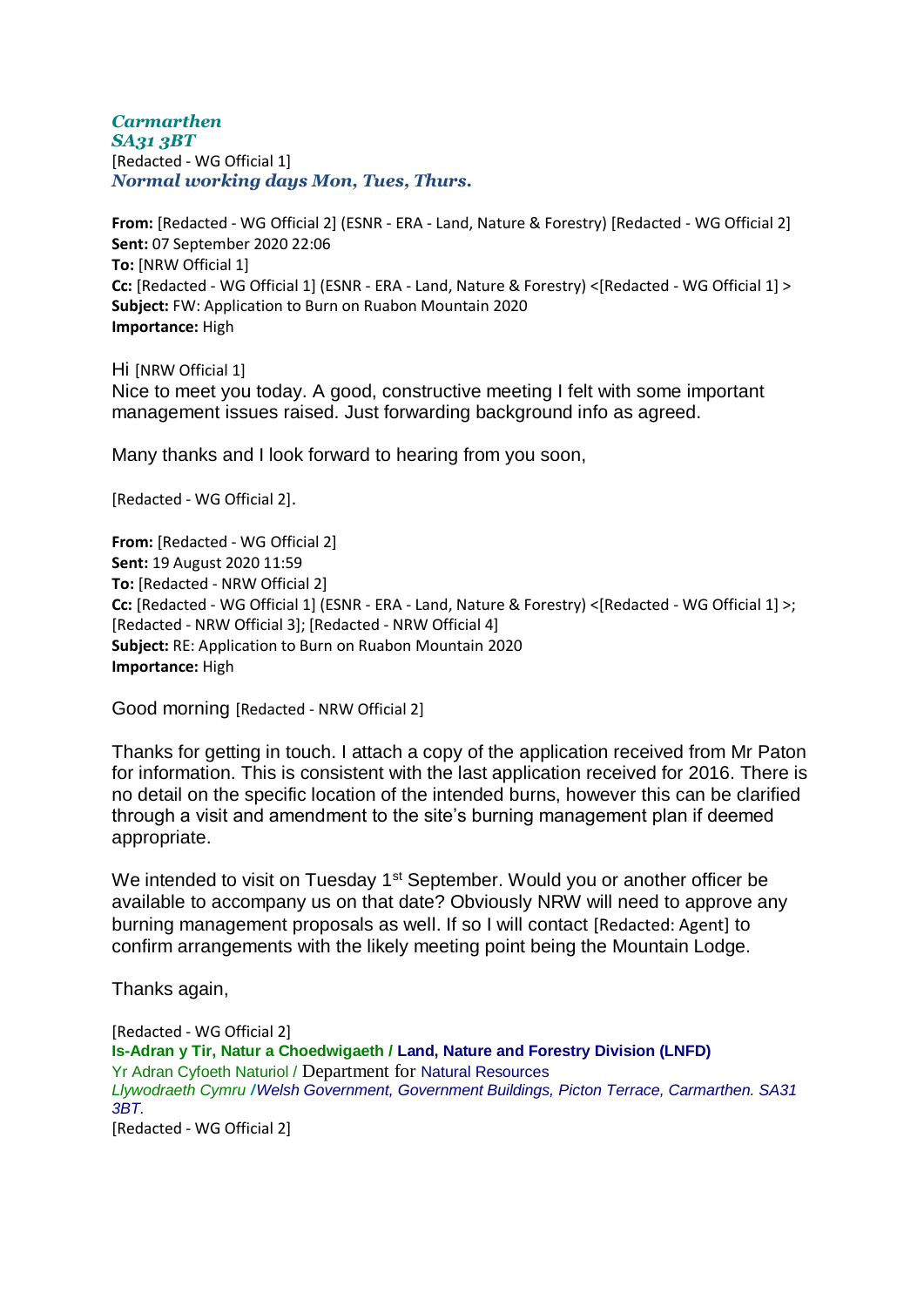Dylai unrhyw ddatganiadau neu sylwadau uchod gael eu trin fel rhai personol ac nid o reidrwydd datganiadau neu sylwadau gan Gynulliad Cenedlaethol Cymru, unrhyw ran ohono neu unrhyw gorff sy`n gysylltiedig ag ef.

Any of the statements or comments made above should be regarded as personal and not necessarily those of The National Assembly for Wales, any constituent part or connected body.

**From:** [Redacted - NRW Official 2] **Sent:** 19 August 2020 08:32 **To:** [Redacted - WG Official 2] **Cc:** [Redacted - WG Official 1] (ESNR - ERA - Land, Nature & Forestry) <[Redacted - WG Official 1] >; [Redacted - NRW Official 3]; [Redacted - NRW Official 4]

**Subject:** FW: Application to Burn on Ruabon Mountain 2020 **Importance:** High

Hi [Redacted - WG Official 2],

I've been forwarded your email by [Redacted: NRW Official 3]. The Environment staff which would normally deal with this kind of query are on leave currently, but I'm happy to support in the meantime.

Can you send me some more information on the application? Location etc?

Thanks, [Redacted - NRW Official 2]

**From:** [Redacted - NRW Official 3] **Sent:** 17 August 2020 09:06 **To:** [Redacted - NRW Official 2] **Subject:** FW: Application to Burn on Ruabon Mountain 2020 **Importance:** High

[Redacted - NRW Official 2]

Are you or an Environment Team member able to go out with [Redacted - WG Official 1] on 1 September? I have not been involved with out of season burning in autumn before but I should imagine that the main concern is dryness of the ground and vegetation in relation to the risk of an uncontrolled fire, which [Redacted - WG Official 1] will know all about I should imagine?

[Redacted: NRW Official 3]

Uwch Swyddog (Cadwraeth Safleoedd Gwarchodedig) /Senior Officer (Conservation and Protected Sites) Tim Pobl a Lleoedd / People and Places Team Canolbarth Cymru/Mid Wales Cyfoeth Naturiol Cymru / Natural Resources Wales Llandrindod / Llandrindod Wells Ffôn/Tel: [Redacted: NRW Official 3]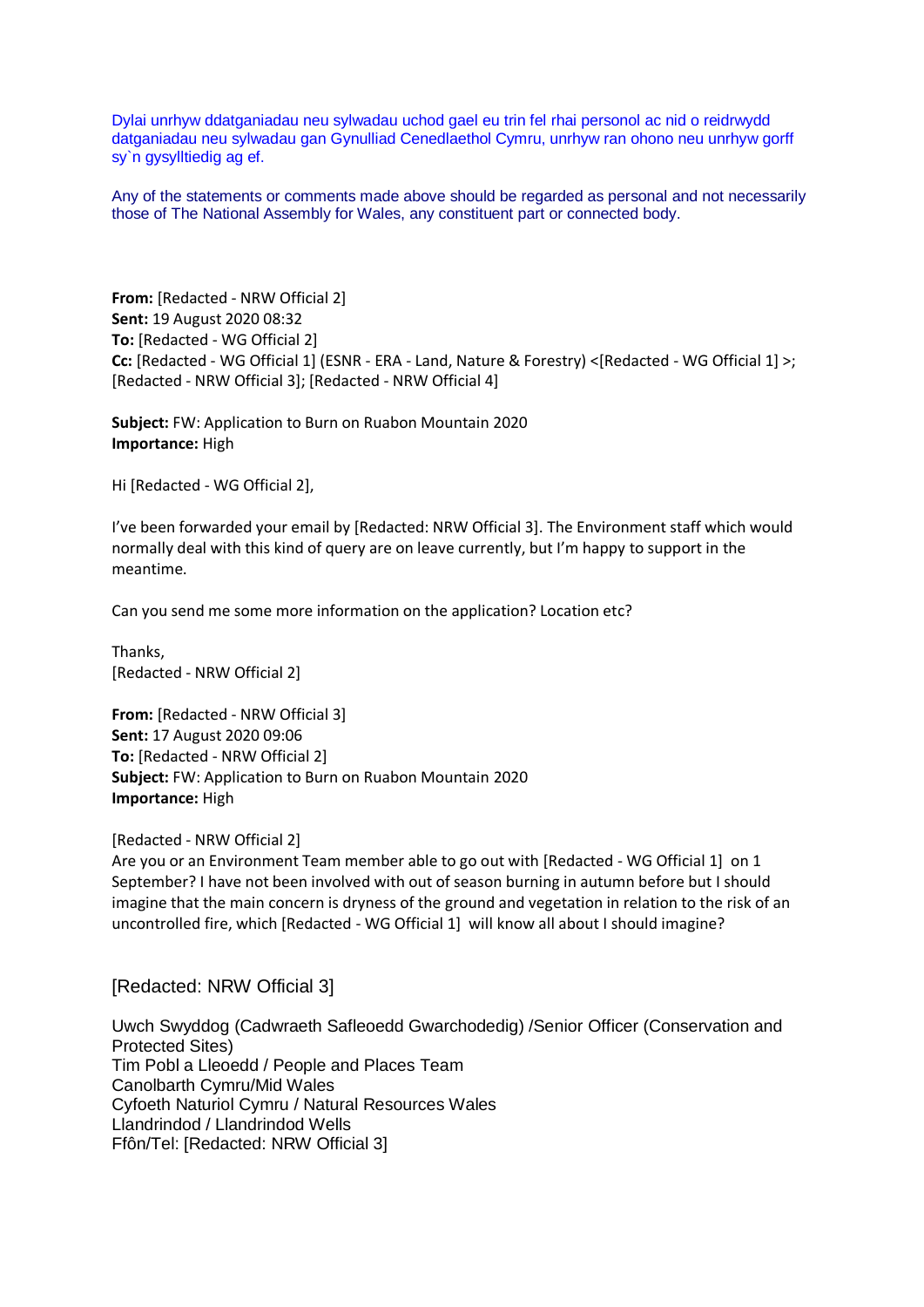## [www.cyfoethnaturiol.cymru](https://eur01.safelinks.protection.outlook.com/?url=http%3A%2F%2Fwww.cyfoethnaturiol.cymru%2F&data=02%7C01%7CGareth.Davies3%40gov.wales%7Cf732537e631a4af9af1508d856297155%7Ca2cc36c592804ae78887d06dab89216b%7C0%7C0%7C637354083285544755&sdata=Tl0ETk9cIrTIn0qrakoRd3PRkOJ6pUzfAt79jiS9ddE%3D&reserved=0) / [www.naturalresources.wales](https://eur01.safelinks.protection.outlook.com/?url=https%3A%2F%2Fwww.naturalresources.wales%2F%3Flang%3Den&data=02%7C01%7CGareth.Davies3%40gov.wales%7Cf732537e631a4af9af1508d856297155%7Ca2cc36c592804ae78887d06dab89216b%7C0%7C0%7C637354083285554714&sdata=ds%2Bh4mUHumjmZX4ZQIyGOhNx%2Fzr2uTwzDF8vmU9J70c%3D&reserved=0)

**Yn falch o arwain y ffordd at ddyfodol gwell i Gymru trwy reoli'r amgylchedd ac adnoddau naturiol yn gynaliadwy.** 

**Proud to be leading the way to a better future for Wales by managing the environment and natural resources sustainably.** 



**From:** [Redacted - WG Official 2] **Sent:** 14 August 2020 11:08 **To:** [Redacted - NRW Official 3] **Cc:** [Redacted - WG Official 1] **Subject:** FW: Application to Burn on Ruabon Mountain 2020 **Importance:** High

Good morning [Redacted: NRW Official 3] Sorry, I have received a bounce back to my email to Bethan below. Is she still in post? Are you, or do you know who the appropriate person in NRW is please?

Much appreciated,

[Redacted - WG Official 2].

**From:** [Redacted - WG Official 2] (ESNR - ERA - Land, Nature & Forestry) **Sent:** 14 August 2020 10:44 **To:** [Redacted - NRW Official 5] **Cc:** [Redacted - WG Official 1] (ESNR - ERA - Land, Nature & Forestry) <[Redacted - WG Official 1] > **Subject:** Application to Burn on Ruabon Mountain 2020 **Importance:** High

Dear [Redacted: NRW Official 5] We have received an application from [Redacted: Agent] to burn areas of Ruabon Mountain under licence during September 2020.

The application was received on  $6<sup>th</sup>$  August and based on the 28 day required turnaround, a decision needs to be communicated to [Redacted: Agent] by 3<sup>rd</sup> September.

The last licence for the area was agreed for September 2016. Given this we are minded to visit the site with the only available date for [Redacted - WG Official 1], our technical ecologist, being 1<sup>st</sup> September.